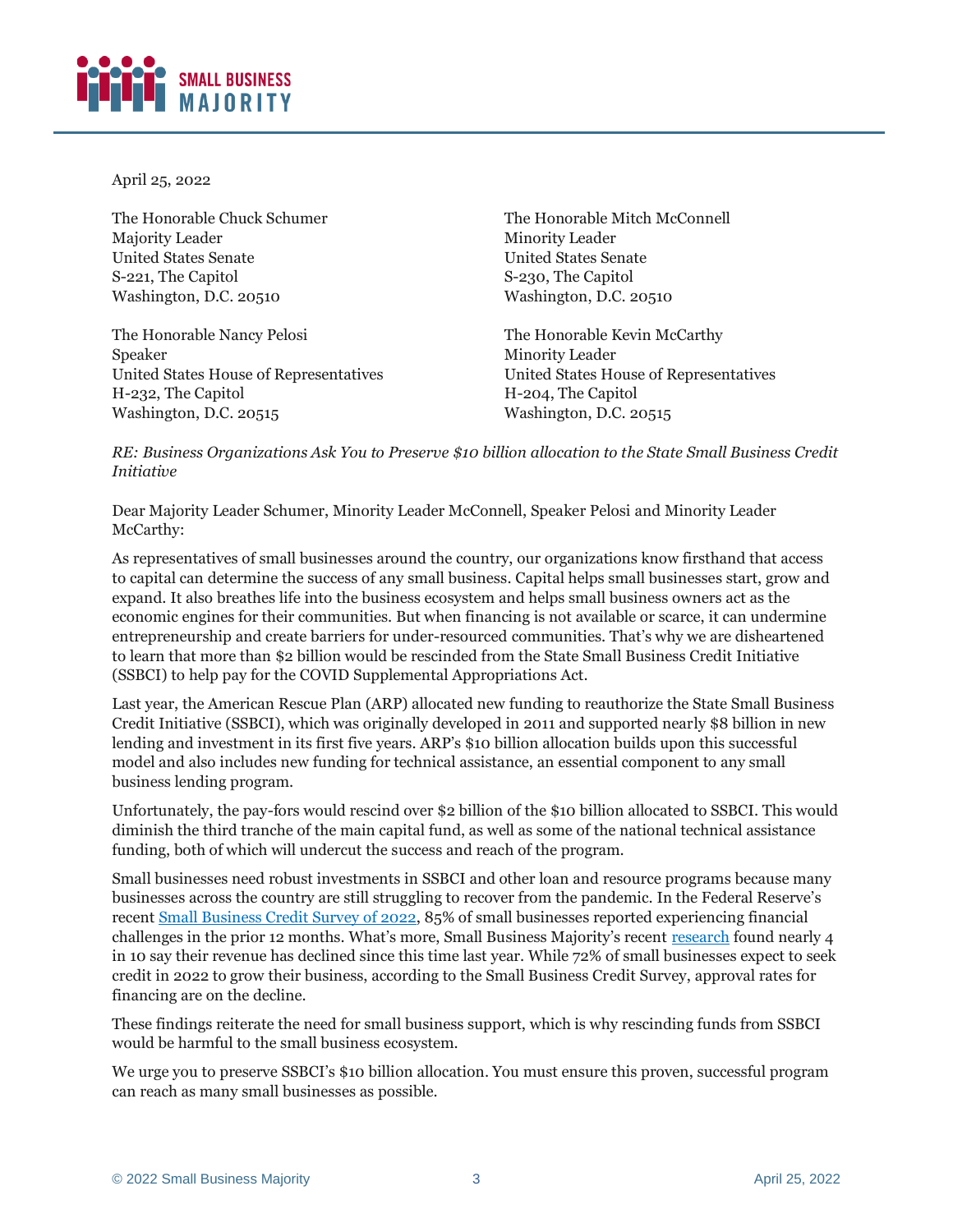## Sincerely,

Access Plus Capital

Access to Capital for Entrepreneurs (ACE)

Accessity

Adelante Community Development

African Chamber of Commerce of Colorado, USA

American Booksellers Association

American Independent Business Alliance (AMIBA)

America's Small Business Development Centers (SBDCs)

AmPac Business Capital

Ascendus Inc

Atlanta Wealth Building Initiative

Brush Chamber of Commerce

California Asian Pacific Chamber of Commerce

California Association for Micro Enterprise Opportunity (CAMEO)

California Coastal Rural Development Corporation

California EDGE Coalition

California Forward

California Small Business Development Center (SBDC) - Valley Sierra - Merced - Central California Regional Lead Center

Calvert Impact Capital

Cambridge Local First

CDC Small Business Finance

Chino Valley Chamber of Commerce

Colorado Black Chamber of Commerce (CBCC)

Common Future

Communities Unlimited

Community Reinvestment Fund

Council of Development Finance Agencies

Democracy at Work Institute

EforAll

Energize Colorado

Gravity Venture Partners

ICA Fund Good Jobs (Inner City Advisors)

Inland Empire Regional Chamber of Commerce

Inner City Capital Connections (ICIC)

Invest in Women Initiative

Jefferson Economic Development Institute (JEDI)

La Grange Business Association

Local Initiatives Support Corporation (LISC)

Los Angeles County Economic Development Corporation

Main Street Alliance (MSA)

Main Street America

Mega Bank, a California Banking Corporation

Microenterprise Collaborative of Inland Southern California

National Coalition for Asian Pacific American Community Development

National Latina Business Women Association-Inland Empire

New York City SCORE

Next Street

NextGen California

Northern Virginia Hispanic Chamber of **Commerce** 

Opportunity Finance Network (OFN)

Pacific Community Ventures (PCV)

PCI Builders

Prestamos CDFI | Chicanos Por La Causa, Inc.

Right to Start

Roberts Enterprise Development Fund (REDF)

Rogers Park Business Alliance

Small Business Majority

SomerCor 504, Inc.

The Unity Council

The Fax Partnership

Virginia Small Business Financing Authority

Urban League of Greater Atlanta

© 2022 Small Business Majority 2 April 25, 2022